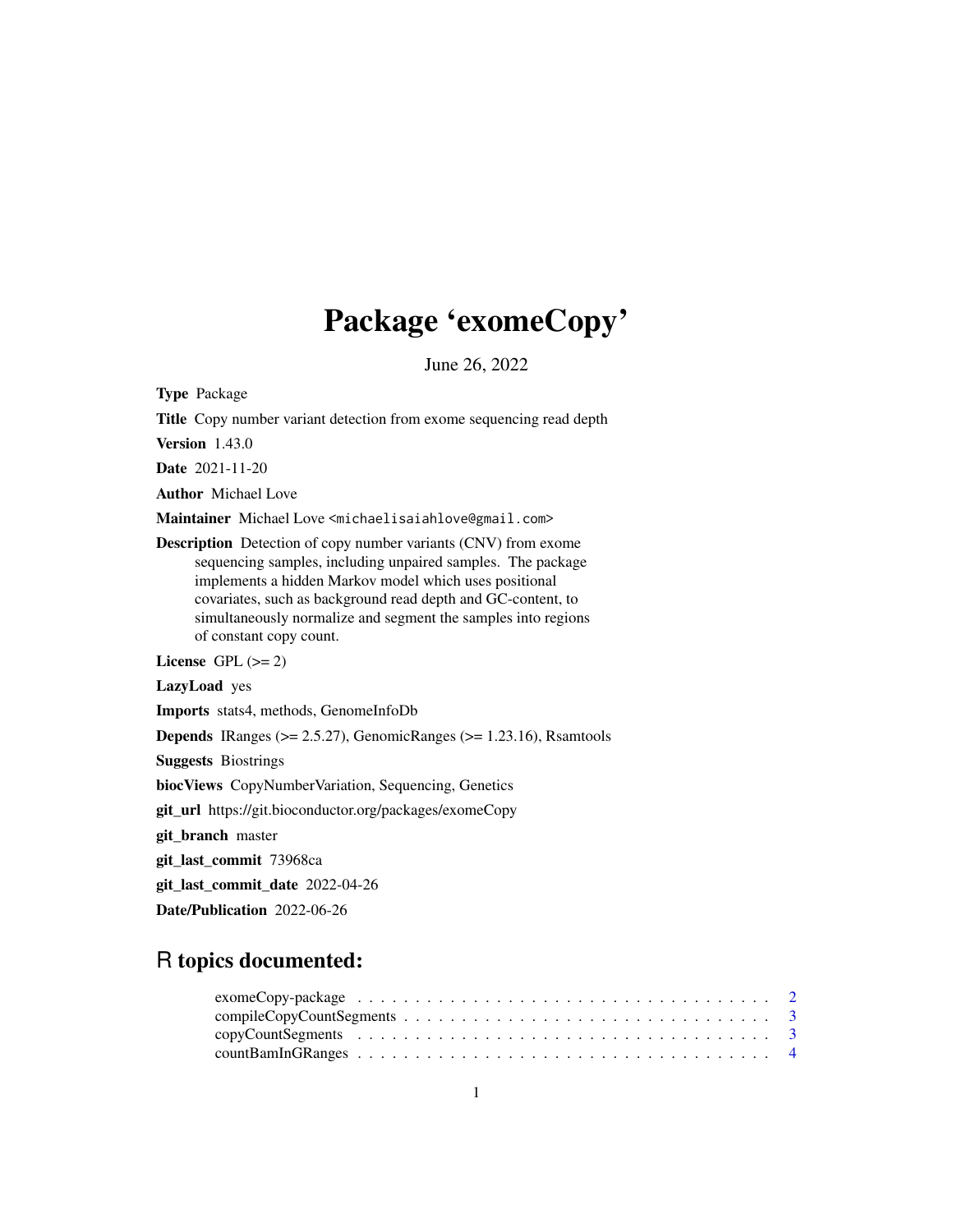# <span id="page-1-0"></span>2 exomeCopy-package

| Index |  |
|-------|--|

exomeCopy-package *Copy number variant detection from exome sequencing read depth*

# Description

Detection of copy number variants (CNV) from exome sequencing samples, including unpaired samples. The package implements a hidden Markov model which uses positional covariates, such as background read depth and GC-content, to simultaneously normalize and segment the samples into regions of constant copy count.

# Details

exomeCopy fits a hidden Markov model to observed read counts using covariates. It returns the Viterbi path, the most likely path of hidden states, which is the predicted copy count at each window.

exomeCopy is designed to run on read counts from consecutive genomic ranges on a single chromosome, as it tries to identify higher or lower read depth relative to a baseline. Please see the vignette for an example of how to prepare input data for exomeCopy, how to loop the function over multiple chromosomes and samples, and how to extract the resulting predicted CNVs.

#### References

Love, Michael I.; Mysickova, Alena; Sun, Ruping; Kalscheuer, Vera; Vingron, Martin; and Haas, Stefan A. (2011) "Modeling Read Counts for CNV Detection in Exome Sequencing Data," Statistical Applications in Genetics and Molecular Biology: Vol. 10 : Iss. 1, Article 52. DOI: 10.2202/1544-6115.1732 [http://cmb.molgen.mpg.de/publications/Love\\_2011\\_exomeCopy.](http://cmb.molgen.mpg.de/publications/Love_2011_exomeCopy.pdf) [pdf](http://cmb.molgen.mpg.de/publications/Love_2011_exomeCopy.pdf).

# See Also

[exomeCopy](#page-4-1)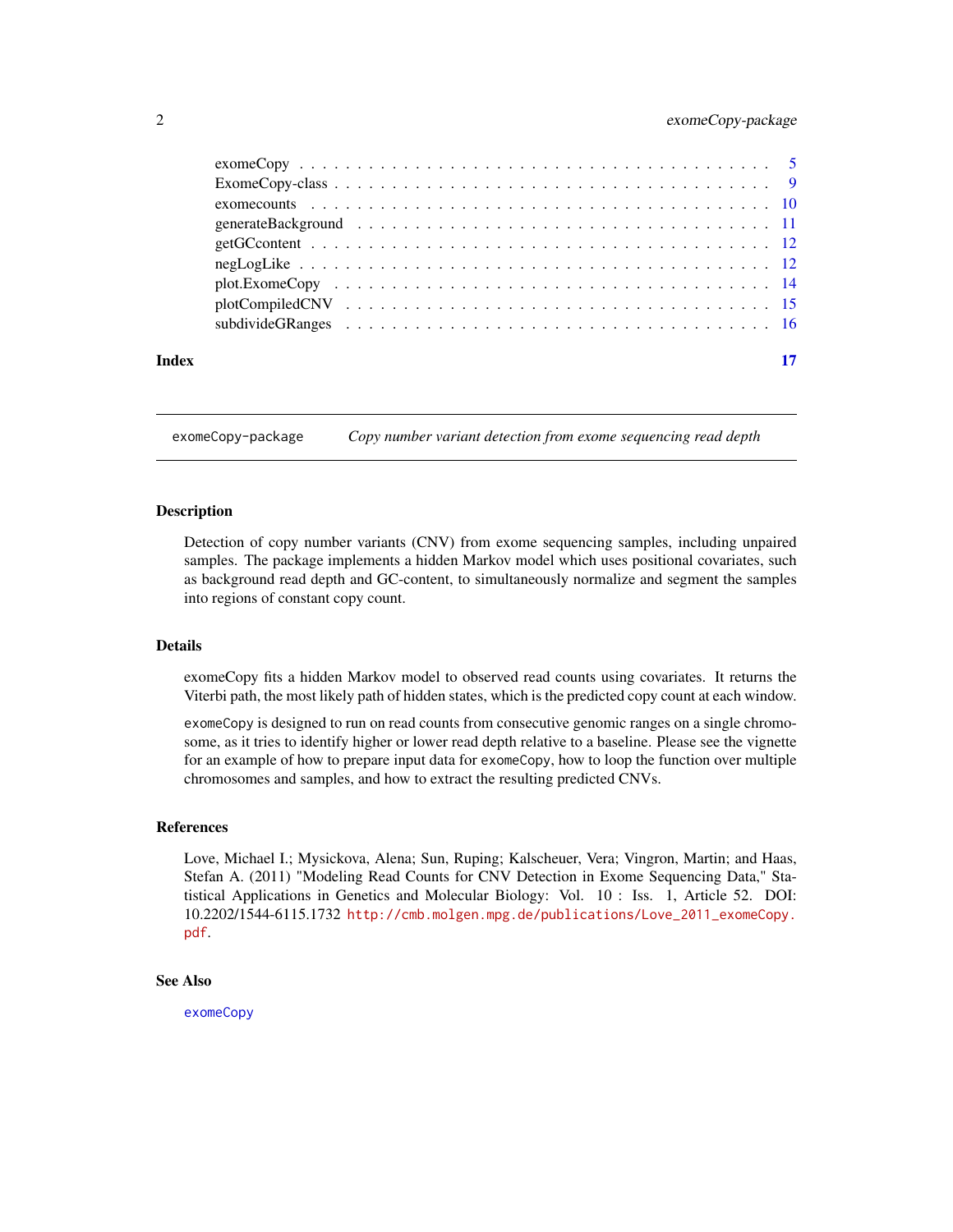<span id="page-2-2"></span><span id="page-2-0"></span>compileCopyCountSegments

*Compile segments across samples*

# Description

A short function which extracts the segments of constant copy count using the [copyCountSegments](#page-2-1) function on a named list of named lists containing fitted ExomeCopy objects. See vignette for a full example of multiple samples and chromosomes.

# Usage

```
compileCopyCountSegments(fit.list)
```
# Arguments

fit.list A named list of named lists. The outer list indexes patients, while the inner list indexes sequences/chromosomes.

# Value

A GRanges object of all segments across samples and chromosomes.

#### Examples

example(exomeCopy)

```
# this function requires a named list of named lists
# as constructed in the vignette
fit.list <- list(sample1 = list(chr1 = fit))
CNV.segments <- compileCopyCountSegments(fit.list)
```
<span id="page-2-1"></span>copyCountSegments *Segments of identical copy count from exomeCopy*

# Description

Unpacks an ExomeCopy object and returns a GRanges object with segments of identical predicted copy count in genomic coordinates.

# Usage

```
copyCountSegments(object)
```
#### Arguments

object ExomeCopy object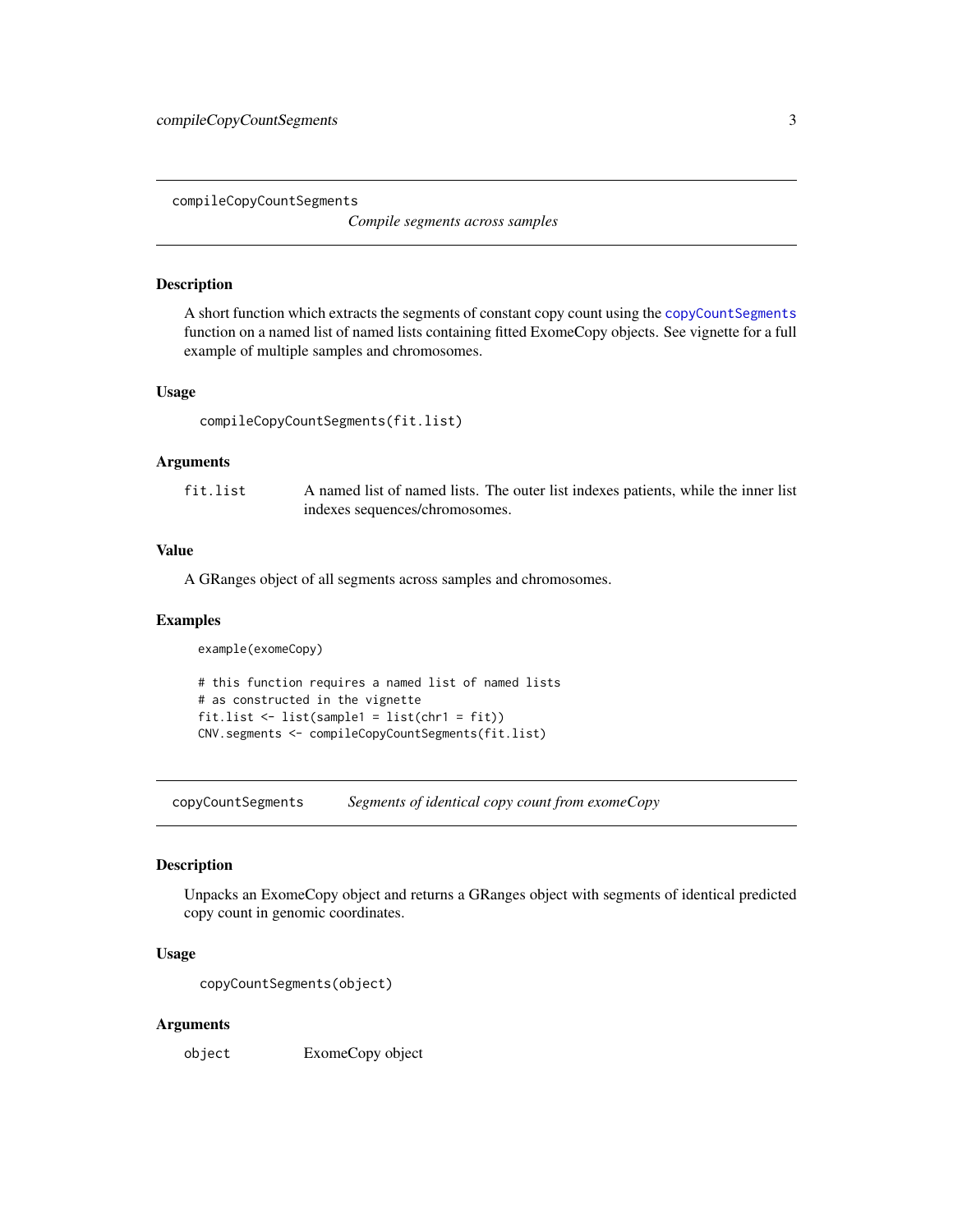# <span id="page-3-0"></span>Details

The log odds column is calculated by summing the log ratios over the contained ranges. The log ratios at each range is the log of the emission probability for the given read count for the predicted state divided by the emission probability for the normal state. The higher the value, the more likely that the read counts in this range could not have been generated from the normal state.

# Value

Returns a GRanges object with the predicted copy count, the log odds of predicted copy count over normal copy count, a combined p-value, the number of genomic ranges spanned by the segment, the number of targeted basepairs in the segment, and the sample name.

# See Also

[exomeCopy](#page-4-1) [ExomeCopy-class](#page-8-1)

# Examples

```
example(exomeCopy)
copyCountSegments(fit)
```
<span id="page-3-1"></span>countBamInGRanges *Count reads from BAM file in genomic ranges*

# Description

Counts the number of reads with a specified minimum mapping quality from BAM files in genomic ranges specified by a GRanges object. This is a convenience function for counting the reads in ranges covering the targeted regions, such as the exons in exome enrichment experiments, from each sample. These read counts are used by [exomeCopy](#page-4-1) in predicting CNVs in samples.

With the default setting (read.width=1), only the read starts are used for counting purposes (the leftmost position regardless of the strandedness of the read).

With the accurate read width, or with  $get$ . width = TRUE, then the function returns the number of overlapping reads, as returned by [countOverlaps](#page-0-0) in the GenomicRanges package.

The function [subdivideGRanges](#page-15-1) can be used first to subdivide ranges of different size into ranges of nearly equal width.

The BAM file requires a associated index file (see the man page for [indexBam](#page-0-0) in the Rsamtools package).

# Usage

countBamInGRanges(bam.file,granges,min.mapq=1,read.width=1,stranded.start=FALSE,get.width=FALSE,re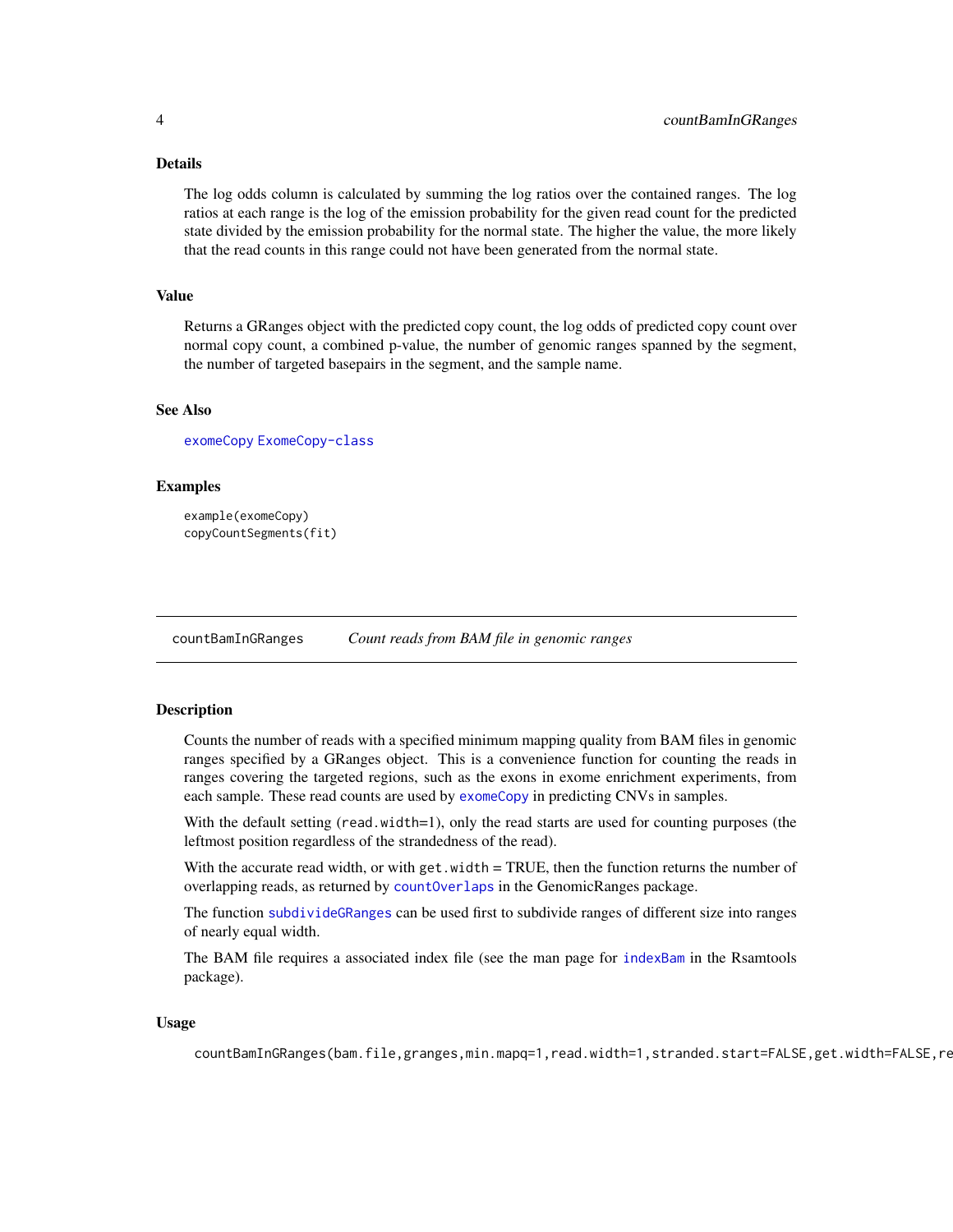# <span id="page-4-0"></span>exomeCopy 5

# Arguments

| bam.file   | The path of the BAM file for the sample to be counted.                                                                                                                                                                                                                                                                                                                                                                                                              |
|------------|---------------------------------------------------------------------------------------------------------------------------------------------------------------------------------------------------------------------------------------------------------------------------------------------------------------------------------------------------------------------------------------------------------------------------------------------------------------------|
| granges    | An object of type GRanges with the ranges in which to count reads.                                                                                                                                                                                                                                                                                                                                                                                                  |
| min.mapq   | The minimum mapping quality to count a read. Defaults to 1. Set to 0 for<br>counting all reads.                                                                                                                                                                                                                                                                                                                                                                     |
| read.width | The width of a read, used in counting overlaps of mapped reads with the ge-<br>nomic ranges. The default is 1, resulting in the counting of only read starts in<br>genomic ranges. If the length of fixed width reads is used, e.g. 100 for 100bp<br>reads, then the function will return the count of all overlapping reads with the ge-<br>nomic ranges. However, counting all overlapping reads introduces dependency<br>between the counts in adjacent windows. |
|            | stranded.start If true, the function will create reads of length read.width using the strand to<br>determine the read location. A read with $+$ or $*$ strand will start at the given start<br>position, and a read with - strand will end at (start position + CIGAR width - 1).                                                                                                                                                                                   |
| get.width  | If true, the function should retrieve the read width from the CIGAR encoding<br>rather than assign the value from read width.                                                                                                                                                                                                                                                                                                                                       |
| remove.dup | If true, the function will count only one read for each unique combination of<br>position, strand and read width.                                                                                                                                                                                                                                                                                                                                                   |

# Value

An integer vector giving the number of reads over the input GRanges

# See Also

[Rsamtools](#page-0-0) [GRanges](#page-0-0) [subdivideGRanges](#page-15-1)

# Examples

```
## get subdivided genomic ranges covering targeted region
## using subdivideGRanges()
example(subdivideGRanges)
## BAM file included in Rsamtools package
bam.file <- system.file("extdata", "mapping.bam", package="exomeCopy")
## extract read counts from the BAM file in these genomic ranges
mcols(target.sub)$sample <- countBamInGRanges(bam.file,target.sub)
```
<span id="page-4-1"></span>exomeCopy *Fit the exomeCopy or exomeCopyVar model to the observed counts.*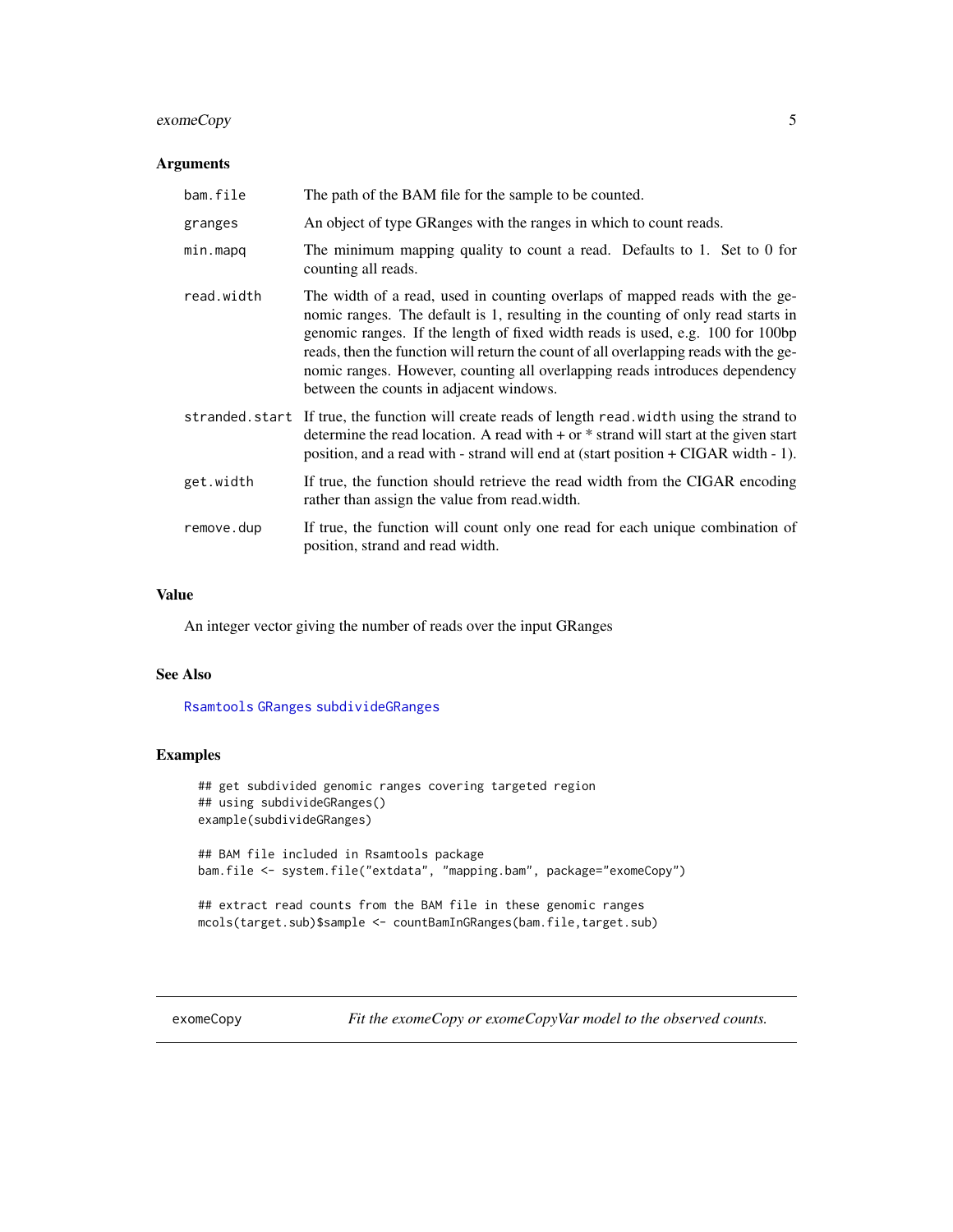# <span id="page-5-0"></span>Description

Fits a hidden Markov model to observed read counts using positional covariates. It returns an object containing the fitted parameters and the Viterbi path, the most likely path of hidden states, which is the predicted copy count at each window.

exomeCopy is designed to run on read counts from consecutive genomic ranges on a single chromosome, as it tries to identify higher or lower read depth relative to a baseline. Please see the vignette for an example of how to prepare input data for exomeCopy, how to loop the function over multiple chromosomes and samples, and how to extract the resulting predicted CNVs.

exomeCopy requires as input a [GRanges](#page-0-0) object containing read counts in genomic ranges along with the covariates. Some convenience functions are provided for preparing input for exomeCopy:

- 1. [subdivideGRanges](#page-15-1), to subdivide a [GRanges](#page-0-0) object containing the genomic ranges of the targeted region into genomic ranges of nearly equal width,
- 2. [countBamInGRanges](#page-3-1), to count the number of read starts from a BAM read mapping file in a [GRanges](#page-0-0) object,
- 3. [getGCcontent](#page-11-1), to get the GC-content in the ranges given a FASTA file of the reference sequence,
- 4. [generateBackground](#page-10-1), to calculate median normalized read depth over a set of control samples, and also any statistic over normalized read depth.

#### Usage

```
exomeCopy(gr, sample.name, X.names, Y.names, fit.var=FALSE, reltol
 = 0.0001, S = 0:4, d = 2, goto.cnv = 1e-4, goto.normal = 1/20,
init.phi="norm")
```
# Arguments

| gr          | A GRanges object with the sample counts and positional covariates over the<br>genomic ranges.                                                                                                                                     |  |  |  |
|-------------|-----------------------------------------------------------------------------------------------------------------------------------------------------------------------------------------------------------------------------------|--|--|--|
| sample.name | The name of the metadata column of gr with the sample read counts.                                                                                                                                                                |  |  |  |
| X.names     | The names of the metadata columns of gr with covariates for estimating mu.                                                                                                                                                        |  |  |  |
| Y.names     | (optional) the names of the metadata columns of gr with covariates for estimat-<br>ing phi, only required if fit.var = TRUE.                                                                                                      |  |  |  |
| fit.var     | A logical, whether the model should fit the overdispersion parameter phi with<br>a linear combination of covariates (exomeCopyVar) or with a scalar (exome-<br>Copy). Defaults to FALSE (exomeCopy).                              |  |  |  |
| reltol      | The relative tolerance for convergence used in the optime function for optimizing<br>the parameter settings. From testing, the default value was sufficient for fitting<br>parameters, but lower relative tolerances can be used. |  |  |  |
| S           | A vector of possible copy numbers for the different states.                                                                                                                                                                       |  |  |  |
| d           | The expected copy number for the normal state. This should be set to 2 for<br>autosomes and 1 for haploid data.                                                                                                                   |  |  |  |
| goto.cnv    | The initial setting for probability to transfer to a CNV state.                                                                                                                                                                   |  |  |  |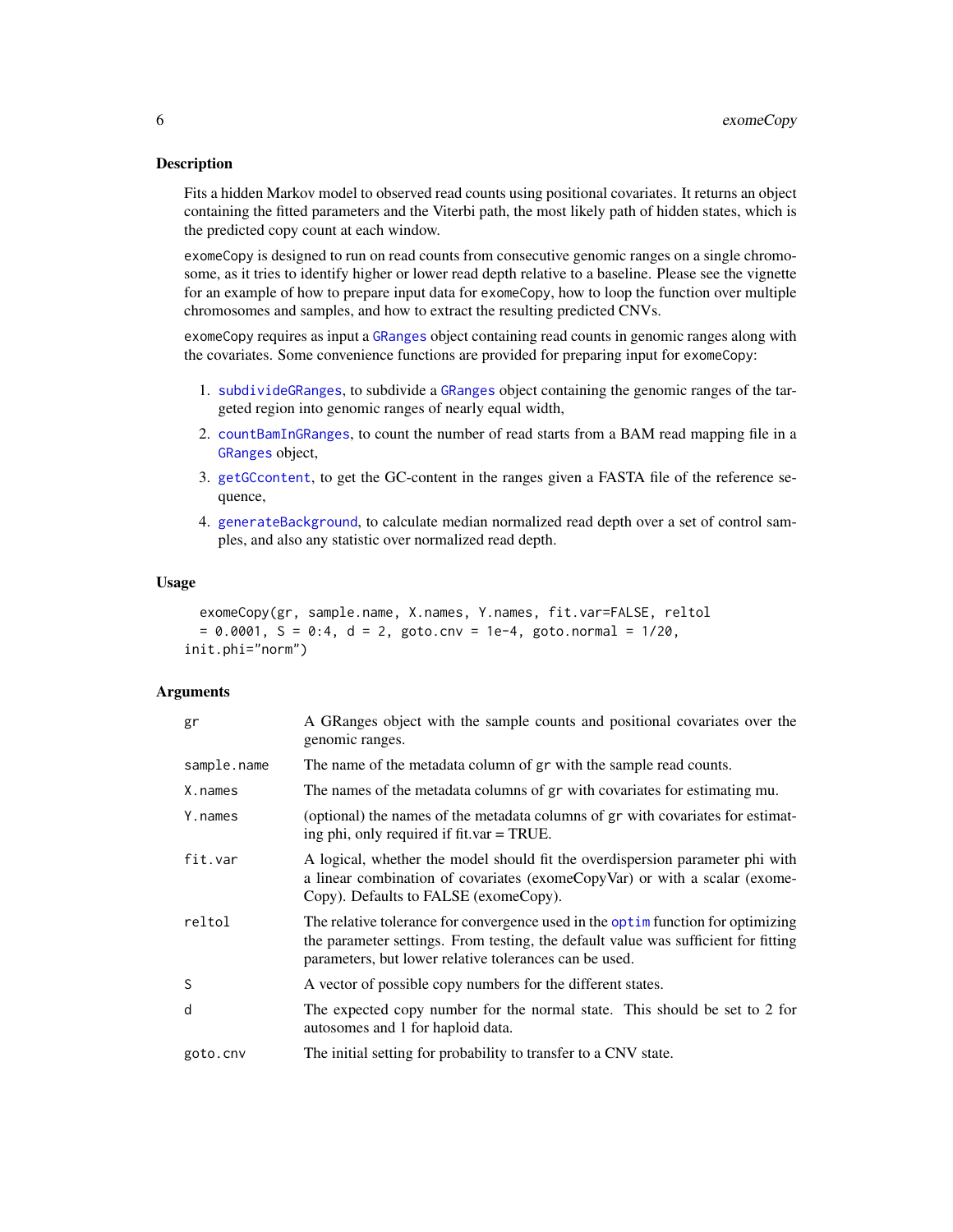# <span id="page-6-0"></span>exomeCopy 7

| goto.normal | The initial setting for probability to transfer to a normal state.              |
|-------------|---------------------------------------------------------------------------------|
| init.phi    | Either "norm" or "counts": initialize phi with the moment estimate using resid- |
|             | uals from a linear model of read counts on covariates or with the raw counts.   |

#### Details

exomeCopy fits transitional and emission parameters of an HMM to best explain the observed counts of a sample from exome or targeted sequencing. The set of underlying copy number states, S, in the sample must be provided before running the algorithm.

The emission probabilities are given as a negative binomial distribution using positional covariates, such as log background read depth, quadratic terms for GC-content, and range width, which are stored in a matrix  $X$ . Optionally, for fitting the variance of the distribution, the standard deviation and/or variance of the background set can be included in a matrix  $Y$ . All covariates are normalized within exomeCopy for improved optimization.

For the observed count at range  $t$ ,  $O_t$ , the emission probability is given by:

$$
O_t \sim NB(\mu_{ti}, \phi)
$$

The mean parameter  $\mu_{ti}$  is given by:

$$
\mu_{ti} = \frac{S_i}{d} e^{(x_{t*}\vec{\beta})}
$$

Here  $S_i$  is the i-th possible copy number state, d is the expected background copy number (d = 2 for diploid sequence), and  $\vec{\beta}$  is a vector of coefficients fitted by the model.  $x_{t*}$  is the t-th row of the matrix  $X$ .

 $\mu$  must be positive, so it is replaced with a small positive number if the value is less than zero.

For exomeCopyVar, which also fits the variance, the emission probability includes a locationdependent dispersion parameter.

where

$$
\log(\phi_t) = y_{t\ast} \vec{\gamma}
$$

or a small positive number if this is less than zero.

Two transition probabilities are fitted in the model: the probabilities of transitioning to a normal state and to a CNV state.

exomeCopy calls [negLogLike](#page-11-2) to evaluate the likelihood of the HMM. The parameters are fit using Nelder-Mead optimization with the [optim](#page-0-0) function on the negative likelihood. The Viterbi path is calculated by calling [viterbiPath](#page-11-3).

#### Value

Returns an [ExomeCopy-class](#page-8-1) object. See this page for the slot descriptions. Also see the vignette and [copyCountSegments](#page-2-1) on how to extract segments.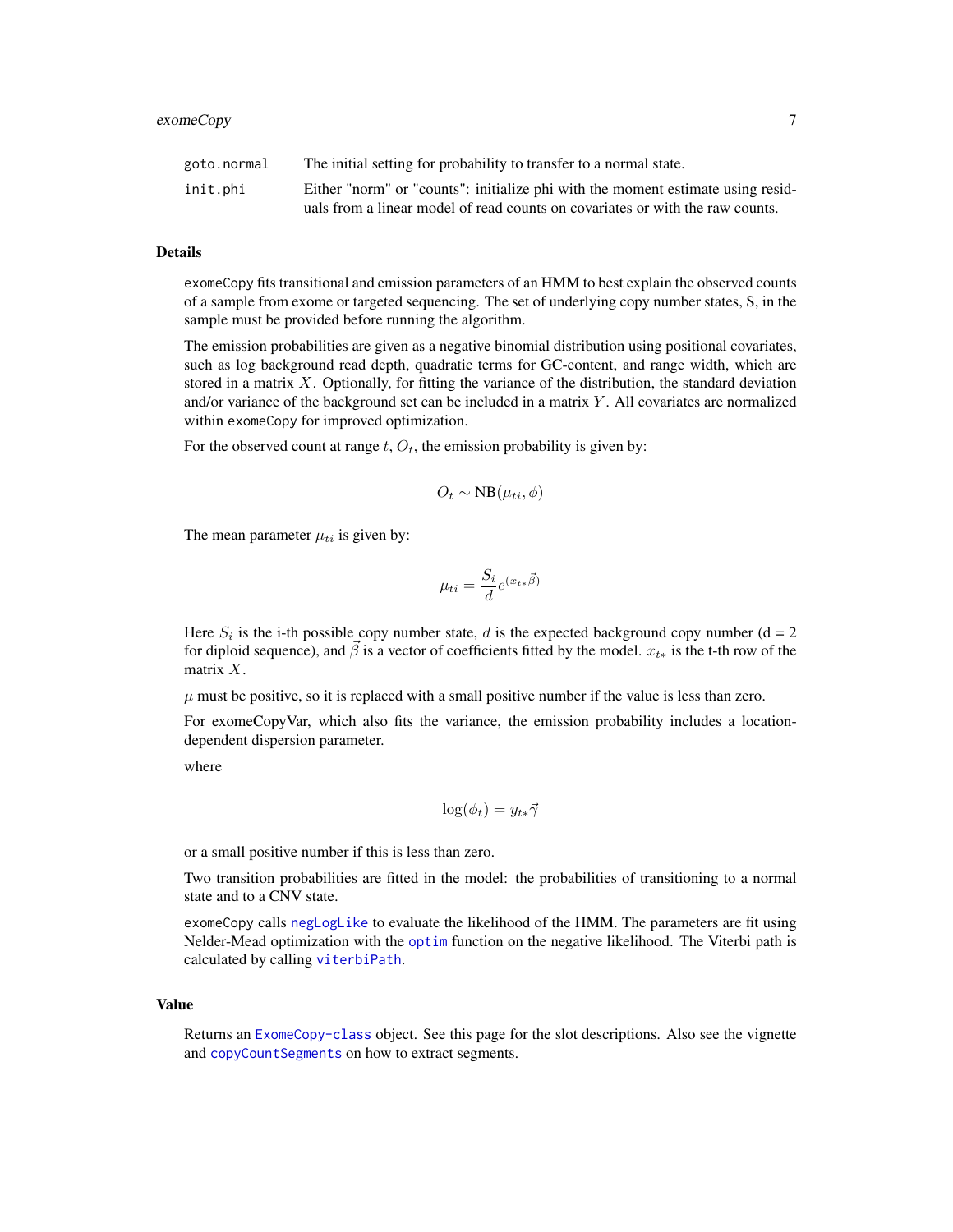# <span id="page-7-0"></span>Author(s)

Michael Love

# References

Love, Michael I.; Mysickova, Alena; Sun, Ruping; Kalscheuer, Vera; Vingron, Martin; and Haas, Stefan A. (2011) "Modeling Read Counts for CNV Detection in Exome Sequencing Data," Statistical Applications in Genetics and Molecular Biology: Vol. 10 : Iss. 1, Article 52. DOI: 10.2202/1544-6115.1732 [http://cmb.molgen.mpg.de/publications/Love\\_2011\\_exomeCopy.](http://cmb.molgen.mpg.de/publications/Love_2011_exomeCopy.pdf) [pdf](http://cmb.molgen.mpg.de/publications/Love_2011_exomeCopy.pdf).

References for HMM algorithms and use of HMM for segmentation of genomic data by copy number:

Rabiner, L. R. (1989): "A tutorial on hidden Markov models and selected applications in speech recognition," Proceedings of the IEEE, 77, 257, 286, <http://dx.doi.org/10.1109/5.18626>.

Fridlyand, J., A. M. Snijders, D. Pinkel, D. G. Albertson, and Jain (2004): "Hidden Markov models approach to the analysis of array CGH data," Journal of Multivariate Analysis, 90, 132, 153, [http:](http://dx.doi.org/10.1016/j.jmva.2004.02.008) [//dx.doi.org/10.1016/j.jmva.2004.02.008](http://dx.doi.org/10.1016/j.jmva.2004.02.008).

Marioni, J. C., N. P. Thorne, and S. Tavare (2006):"BioHMM: a heterogeneous hidden Markov model for segmenting array CGH data." Bioinformatics, 22, 1144, 1146, [http://view.ncbi.nlm.](http://view.ncbi.nlm.nih.gov/pubmed/16533818) [nih.gov/pubmed/16533818](http://view.ncbi.nlm.nih.gov/pubmed/16533818).

# See Also

[ExomeCopy-class](#page-8-1) [subdivideGRanges](#page-15-1) [countBamInGRanges](#page-3-1) [copyCountSegments](#page-2-1) [plot.ExomeCopy](#page-13-1) [negLogLike](#page-11-2) [IRanges](#page-0-0) [GRanges](#page-0-0)

```
## The following is an example of running exomeCopy on simulated
## read counts using the model parameters defined above. For an example
## using real exome sequencing read counts (with simulated CNV) please
## see the vignette.
## create GRanges for storing genomic ranges and covariate data
## (background, background stdev, GC-content)
m <- 5000
gr <- GRanges("chr1", IRanges(start=0:(m-1)*100+1,width=100),
              log.bg=rnorm(m), log.bg.var=rnorm(m), gc=runif(m,30,50))
genome(gr) <- "hg19"
## create read depth distributional parameters mu and phi
gr\gC.sq < -gr\gC^2
X <- cbind(bg=gr$log.bg,gc=gr$gc,gc.sq=gr$gc.sq)
Y <- cbind(bg.sd=gr$log.bg.var)
beta <- c(5,1,.01,-.01)
gamma <-c(-3, .1)gr$mu \leftarrow exp(beta[1] + scale(X) % $*$beta[2:4])gr$phi <- exp(gamma[1] + scale(Y) %*% gamma[2])
```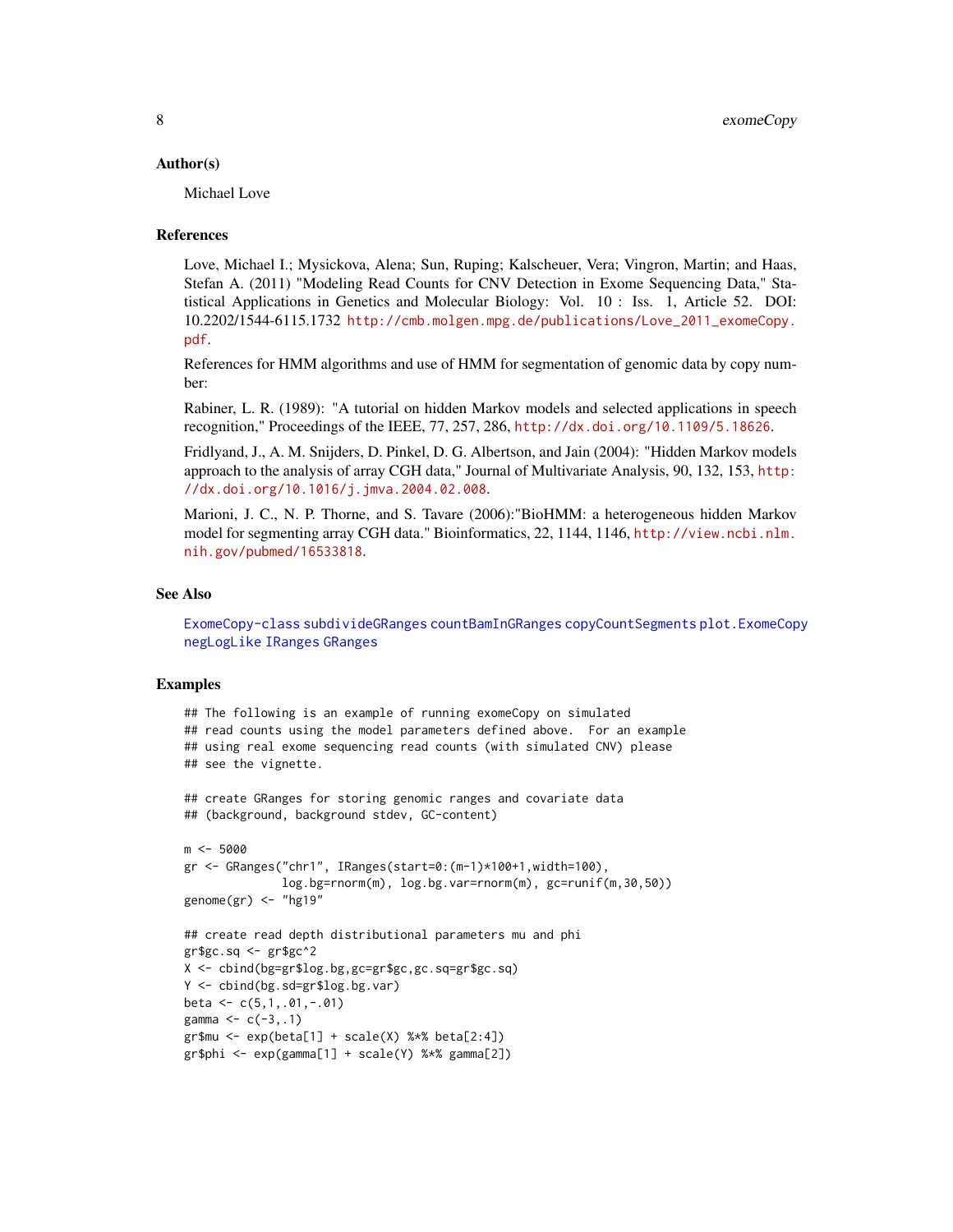# <span id="page-8-0"></span>ExomeCopy-class 9

```
## create observed counts with simulated heterozygous duplication
cnv.nranges <- 200
bounds <- (round(m/2)+1):(round(m/2)+cnv.nranges)
O <- rnbinom(length(gr),mu=gr$mu,size=1/gr$phi)
O[bounds] <- O[bounds] + rbinom(cnv.nranges,prob=0.5,size=O[bounds])
gr$sample1 <- O
## run exomeCopy() and list segments
fit <- exomeCopy(gr,"sample1",X.names=c("log.bg","gc","gc.sq"))
# an example call with variance fitting.
# see paper: this does not necessarily improve the fit
fit <- exomeCopy(gr,"sample1",X.names=c("log.bg","gc","gc.sq"),
                 Y.names="log.bg",fit.var=TRUE)
## see man page for copyCountSegments() for summary of
## the predicted segments of constant copy count, and
## for plot.ExomeCopy() for plotting fitted objects
```
<span id="page-8-1"></span>ExomeCopy-class *Class "ExomeCopy"*

# Description

Object returned by exomeCopy

# Objects from the Class

Objects can be created by calls of the form new("ExomeCopy").

# **Slots**

sample.name: Object of class "character": an identifier for the sample

type: Object of class "character": the type of model used, either "exomeCopy" or "exomeCopy-Var"

path: Object of class "Rle": the index of the predicted state for each window

- ranges: Object of class "IRangesList": the corresponding ranges for the observed counts and covariates
- O.norm: Object of class "numeric": the input vector of counts divided by  $X^*$  beta
- log.odds: Object of class "numeric": the log ratio of the emission probabilities along the predicted path over the emission probabilities of the normal state
- fx.par: Object of class "list": a list of the settings S, d, normal.state and fit.var
- init.par: Object of class "list": a list of the initial parameters goto.cnv, goto.normal, beta.hat and phi.hat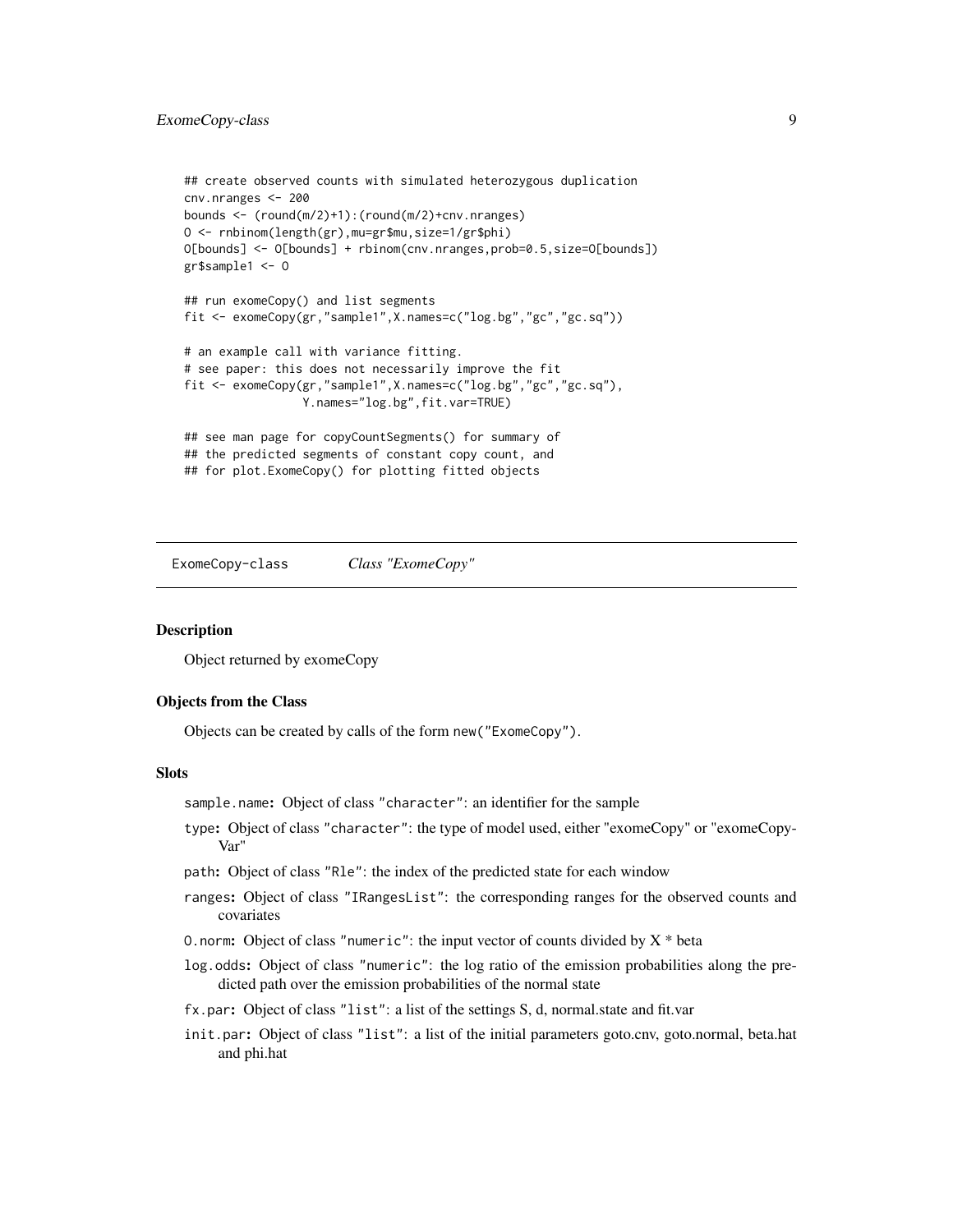- <span id="page-9-0"></span>final.par: Object of class "list": a list of the final parameters goto.cnv, goto.normal, beta (and gamma for exomeCopyVar)
- counts: Object of class "numeric": the number of evaluations of the log likelihood performed by [optim](#page-0-0)
- convergence: Object of class "numeric": the integer for convergence of [optim](#page-0-0), 0 for convergence nll: Object of class "numeric": the final value of the negative log likelihood

# Methods

```
plot signature(x = "ExomeCopy", y = "missing"): ...
show signature(object = "ExomeCopy"): ...
```
# See Also

[exomeCopy](#page-4-1)

# Examples

showClass("ExomeCopy")

| exomecounts |                 |  |  | Sample counts from 16 exome sequencing samples from 1000 |  |  |
|-------------|-----------------|--|--|----------------------------------------------------------|--|--|
|             | Genomes Project |  |  |                                                          |  |  |

#### Description

This data set gives sample read counts in 1000 genomic ranges for 16 exome sequencing samples from the PUR population of the 1000 Genomes Project, along with the GC-content in the ranges. For instructions on how to prepare read count and covariate data, please see the example code in the man pages for [subdivideGRanges](#page-15-1) and [countBamInGRanges](#page-3-1).

The genomic ranges are generated from small portion of the CCDS regions of chromosome 1 (hg19). The CCDS regions are subdivided evenly into ranges around 100bp using the [subdivideGRanges](#page-15-1) function with default settings. Only ranges with positive counts across samples are retained. These regions were downloaded as a BED file from the UCSC Genome Browser ([http://genome.ucsc.](http://genome.ucsc.edu/cgi-bin/hgGateway) [edu/cgi-bin/hgGateway](http://genome.ucsc.edu/cgi-bin/hgGateway)). The mapping files for the exome sequencing data and descriptions of the experiments are available at the 1000 Genomes Project website ([http://www.1000genomes.](http://www.1000genomes.org/data) [org/data](http://www.1000genomes.org/data)). The directories used are listed in the file 1000Genomes\_files.txt in the extdata directory.

The column names are the sample names from the 1000 Genomes Project. Library format is pairedend reads and sample counts reflect both sequenced reads counted in their respective genomic ranges.

#### Usage

data(exomecounts)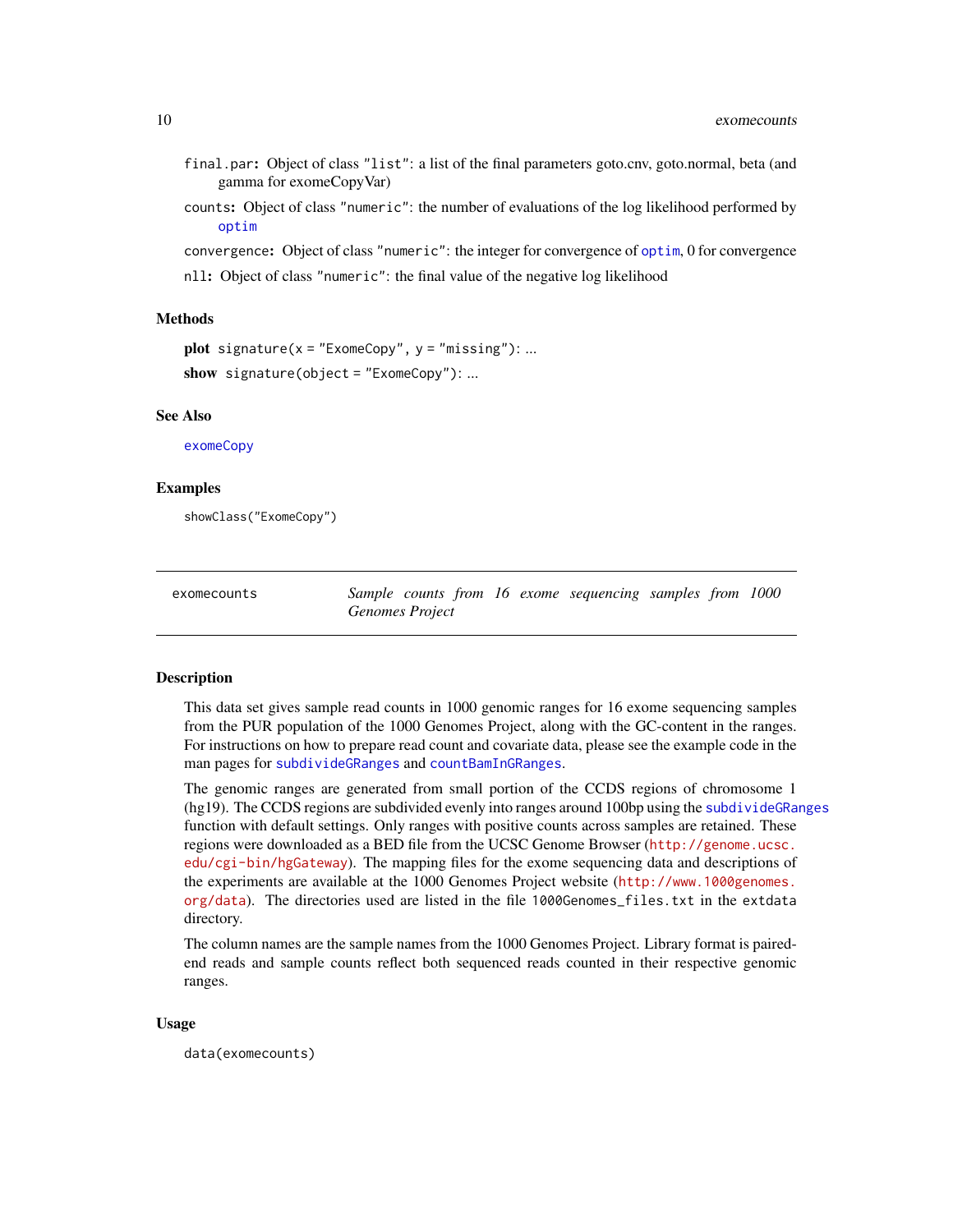# <span id="page-10-0"></span>Format

A GRanges object.

# Source

1000 Genomes Project and Consensus Coding Sequence Project

# References

1000 Genomes Project Consortium. A map of human genome variation from population-scale sequencing. Nature 467, 1061-1073 (2010). <http://dx.doi.org/10.1038/nature09534>.

1000 Genomes Project: Release of phase 1 exome alignments [http://www.1000genomes.org/](http://www.1000genomes.org/announcements/release-phase-1-exome-alignments-2011-07-19) [announcements/release-phase-1-exome-alignments-2011-07-19](http://www.1000genomes.org/announcements/release-phase-1-exome-alignments-2011-07-19)

Pruitt, K. D. et al. The consensus coding sequence (CCDS) project: Identifying a common proteincoding gene set for the human and mouse genomes. Genome research 19, 1316-1323 (2009). [http:](http://dx.doi.org/10.1101/gr.080531.108) [//dx.doi.org/10.1101/gr.080531.108](http://dx.doi.org/10.1101/gr.080531.108).

# See Also

[GRanges](#page-0-0)

<span id="page-10-1"></span>generateBackground *Generate median background read depth*

# Description

Normalizes a set of columns representing read counts from different samples by their mean. Then calculates a statistic across the rows of normalized counts.

# Usage

```
generateBackground(sample.names, gr, fn=median)
```
# Arguments

| sample.names | A vector of metadata column names in gr to be used as background samples      |
|--------------|-------------------------------------------------------------------------------|
| gr           | A GRanges object containing the read counts                                   |
| fn           | The statistic to be applied across the rows of normalized counts. Defaults to |
|              | median, but the standard deviation can also be calculated in this way.        |

#### Value

The value of fn applied across the rows of normalized read counts.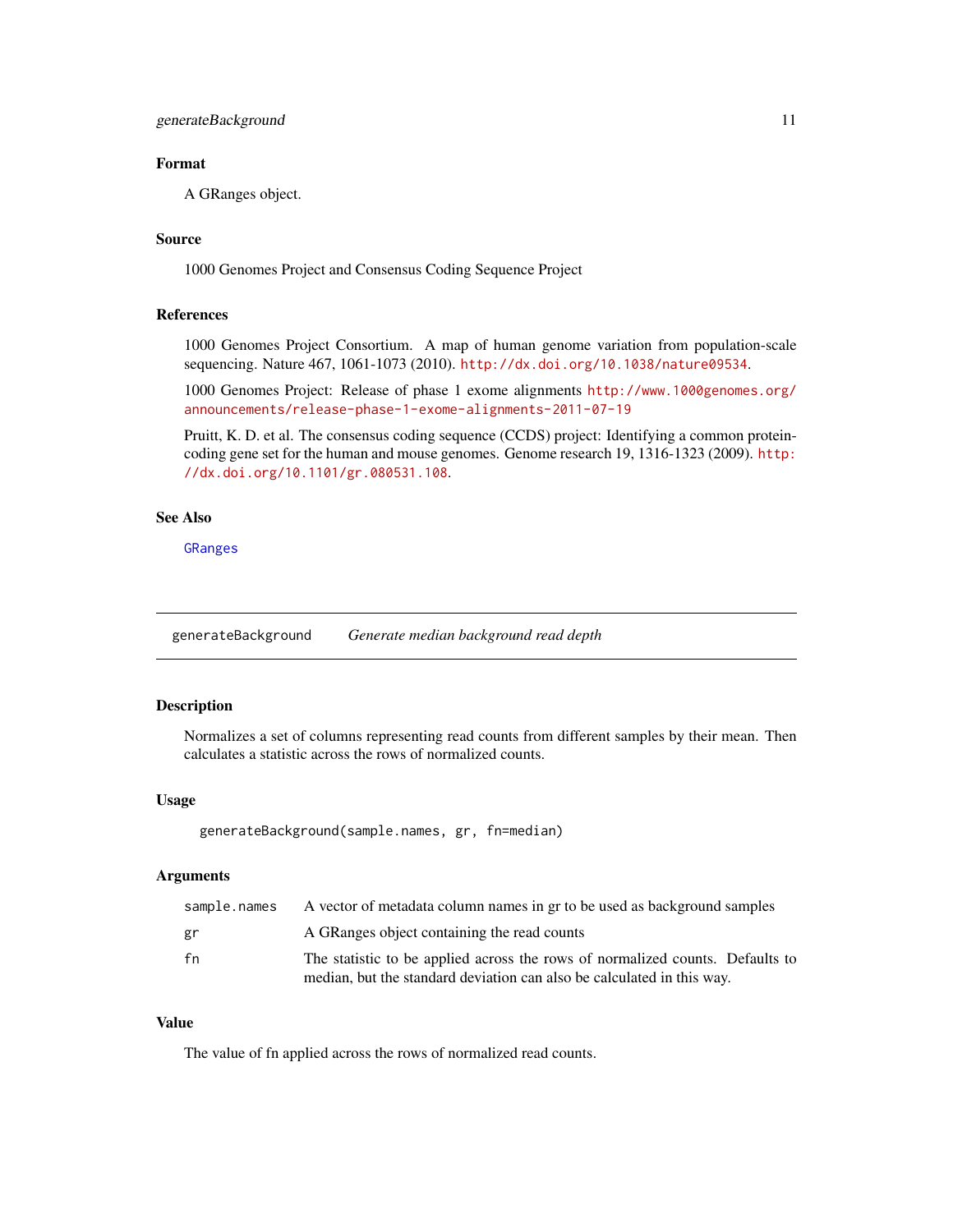# Examples

```
data(exomecounts)
sample.names <- grep("HG.+",colnames(mcols(exomecounts)),value=TRUE)
exomecounts$bg <- generateBackground(sample.names, exomecounts, median)
exomecounts$bg.sd <- generateBackground(sample.names, exomecounts, sd)
```
<span id="page-11-1"></span>getGCcontent *Get the GC content of target ranges from a reference FASTA file*

# Description

A short function using scanFa from the Rsamtools package on a target GRanges and a reference FASTA file

# Usage

getGCcontent(target, reference.file)

# Arguments

target GRanges object

reference.file the path to the reference FASTA file

# Value

Returns a vector of the ratio of G and C basepairs to total basepairs (not counting N's).

# Examples

```
target.file <- system.file("extdata","targets.bed",package="exomeCopy")
target.df <- read.delim(target.file,header=FALSE,col.names=c("seqname","start","end"))
target <- GRanges(seqname=target.df$seqname,IRanges(start=target.df$start+1,end=target.df$end))
reference.file <- system.file("extdata","reference.fa",package="exomeCopy")
GCcontent <- getGCcontent(target, reference.file)
```
<span id="page-11-2"></span>negLogLike *Generalized negative log likelihood and Viterbi algorithms*

# <span id="page-11-3"></span>**Description**

negLogLike: Returns the negative log likelihood calculated with the forward equations.

viterbiPath: Calculates the most likely sequence of hidden states for the Markov model given the current parameters.

<span id="page-11-0"></span>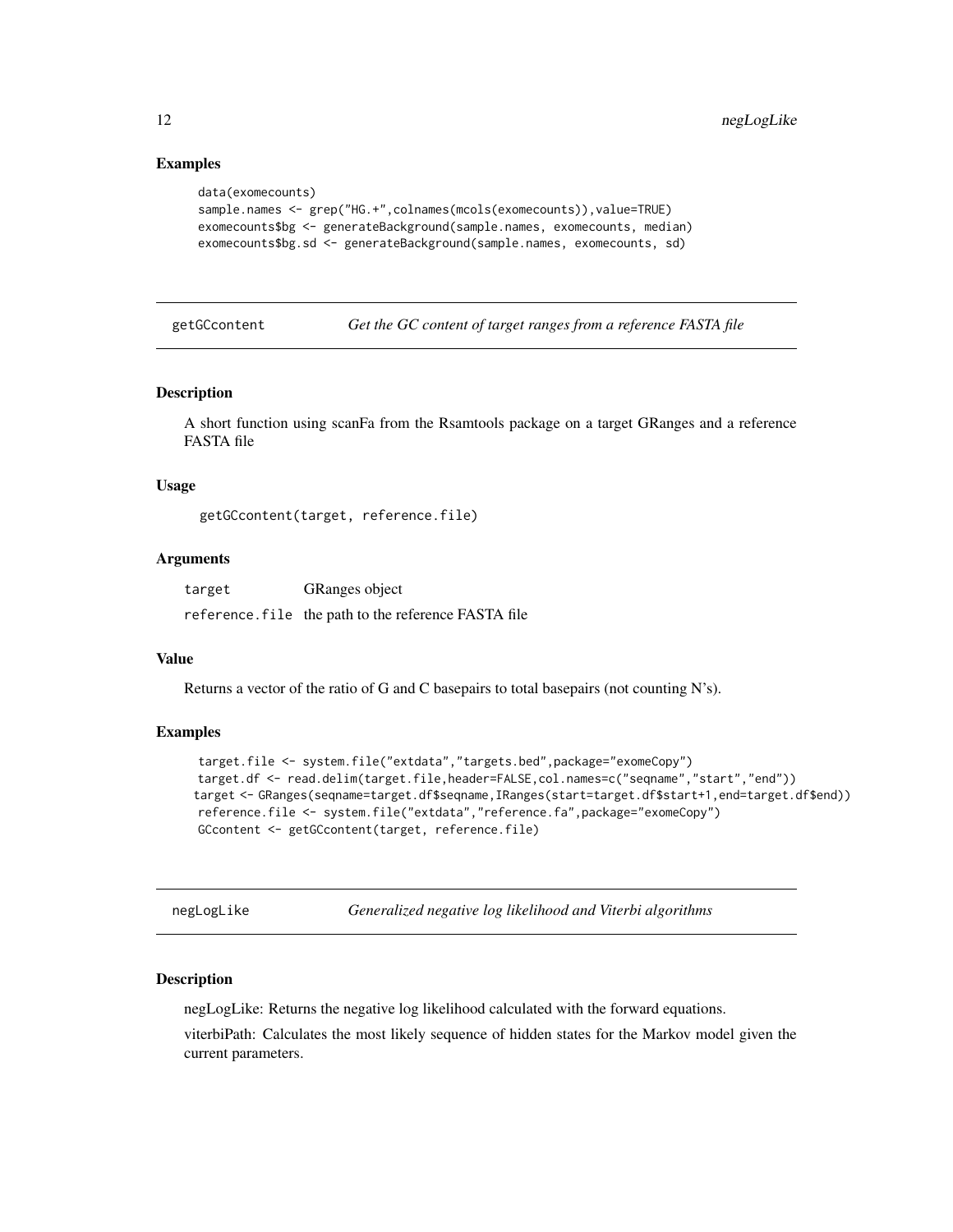# negLogLike 13

# Usage

```
negLogLike(par,fx.par,data,nstates,stFn,trFn,emFn)
viterbiPath(par,fx.par,data,nstates,stFn,trFn,emFn)
```
# Arguments

| par     | A list of parameters, over which the likelihood will be optimized.                                                                                           |
|---------|--------------------------------------------------------------------------------------------------------------------------------------------------------------|
| fx.par  | A list of fixed parameters.                                                                                                                                  |
| data    | A list of data objects, which must contain a vector O, which represents the ob-<br>served sequence of the HMM.                                               |
| nstates | The number of states of the HMM.                                                                                                                             |
| stFn    | A function which takes arguments par, fx.par, data, and nstates, and returns a<br>vector of length natates of starting probabilities.                        |
| trFn    | A function which takes arguments par, fx.par, data, and nstates, and returns a<br>matrix of dimension (nstates, nstates) of the transition probabilities.    |
| emFn    | A function which takes arguments par, fx.par, data, and nstates, and returns a<br>matrix of dimension (nstates, $length(O)$ ) of the emission probabilities. |

#### Value

negLogLike: The negative log likelihood of the HMM. The likelihood is slightly modified to account for ranges with read counts which have zero probability of originating from any of the states. In this case the likelihood is lowered and the range is skipped.

viterbiPath: The Viterbi path through the states given the parameters.

#### References

On the forward equations and the Viterbi algorithm:

Rabiner, L. R. (1989): "A tutorial on hidden Markov models and selected applications in speech recognition," Proceedings of the IEEE, 77, 257, 286, <http://dx.doi.org/10.1109/5.18626>.

```
## functions for starting, transition, and emission probabilities
stFn <- function(par,fx.par,data,nstates) rep(1/nstates,nstates)
trFn <- function(par,fx.par,data,nstates) {
  A <- matrix(1/(nstates*10),ncol=nstates,nrow=nstates)
  diag(A) <- 1 - rowSums(A)
  A
}
emFn <- function(par,fx.par,data,nstates) {
  t(sapply(1:nstates,function(j) dnorm(data$O,par$means[j],fx.par$sdev)))
}
## simulate some observations from two states
Q \leq c (rep(1,100),rep(2,100),rep(1,100),rep(2,100))
T < - length(Q)
```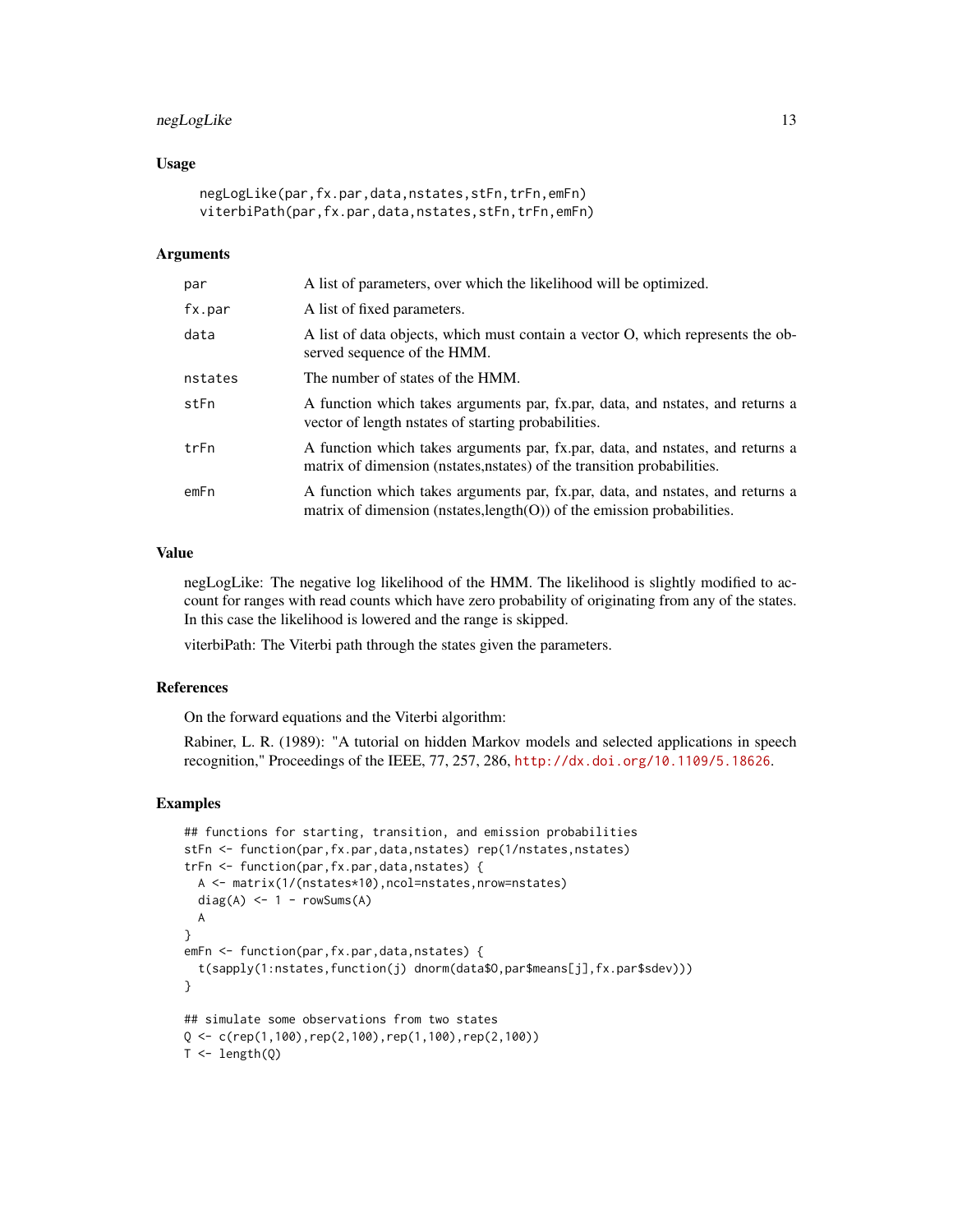```
means <-c(-0.5, 0.5)sdev <-1O <- rnorm(T,means[Q],sdev)
## use viterbiPath() to recover the state chain using parameters
viterbi.path <- viterbiPath(par=list(means=means),
fx.par=list(sdev=sdev), data=list(O=O), nstates=2,stFn,trFn,emFn)
plot(O,pch=Q,col=c("darkgreen","orange")[viterbi.path])
```
<span id="page-13-1"></span>plot.ExomeCopy *Plot function for exomeCopy*

# Description

Plots the predicted copy count segments of an ExomeCopy object

# Usage

```
## S3 method for class 'ExomeCopy'
plot(x, points = TRUE, cols = NULL, show.length = TRUE,main = "exomeCopy predicted segments", xlab = "genomic position",
ylab = "normalized read count", xlim = NULL, ylim = NULL, cex = 1, lwd = 4, ...)
```
# Arguments

| X           | The ExomeCopy object.                                                                      |
|-------------|--------------------------------------------------------------------------------------------|
| points      | Logical, whether normalized read counts should be drawn.                                   |
| cols        | A vector of the same length as b, specifying a color for each of the states of the<br>HMM. |
| show.legend | Logical, whether a default legend should be shown.                                         |
| main        | main title                                                                                 |
| xlab        | x axis label                                                                               |
| ylab        | y axis label                                                                               |
| xlim        | x limits                                                                                   |
| ylim        | y limits                                                                                   |
| cex         | size of the points (if plotted)                                                            |
| lwd         | line width                                                                                 |
| $\cdots$    | Other arguments passed to plot()                                                           |

# See Also

[exomeCopy](#page-4-1) [ExomeCopy-class](#page-8-1) [copyCountSegments](#page-2-1)

# Examples

example(exomeCopy) plot(fit)

<span id="page-13-0"></span>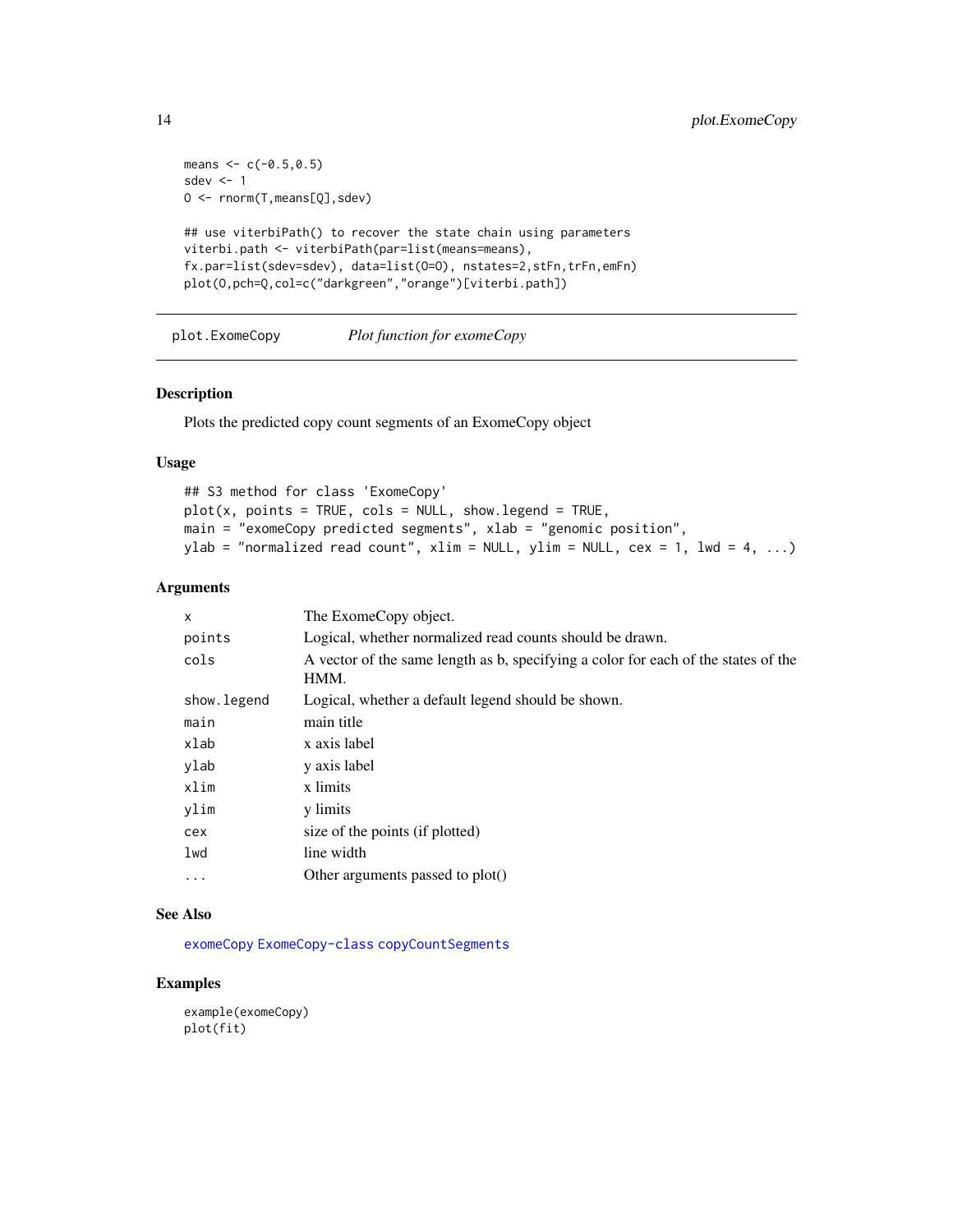# <span id="page-14-0"></span>Description

This function takes a GRanges object as produced by [compileCopyCountSegments](#page-2-2) and plots the CNV segments for one sequence/chromosomes across the samples with CNV segments.

The segments in the normal state should be removed as shown below in the example to produce a cleaned GRanges object. See the vignette for a more complete example.

# Usage

```
plotCompiledCNV(CNV.segments, seq.name, xlim=NULL, col=NULL,
copy.counts=0:6, normal.state = 2)
```
# Arguments

| CNV.segments | A GRanges object as produced by compileCopyCountSegments and with nor-<br>mal state removed.                                      |
|--------------|-----------------------------------------------------------------------------------------------------------------------------------|
| seq.name     | The name of the sequence to plot                                                                                                  |
| xlim         | The genomic coordinates for the x axis. If not included, the plotting window<br>will cover the range of the CNVs in CNV. segments |
| col          | The colors to use for the different copy count states                                                                             |
| copy.counts  | The corresponding copy counts for the colors                                                                                      |
| normal.state | The copy count of the normal state                                                                                                |

#### Value

Produces a plot.

```
example(compileCopyCountSegments)
CNV.clean <- CNV.segments[CNV.segments$copy.count != 2]
chr.start <- start(range(fit@ranges))
chr.end <- end(range(fit@ranges))
plotCompiledCNV(CNV.clean, "chr1", xlim=c(chr.start,chr.end))
```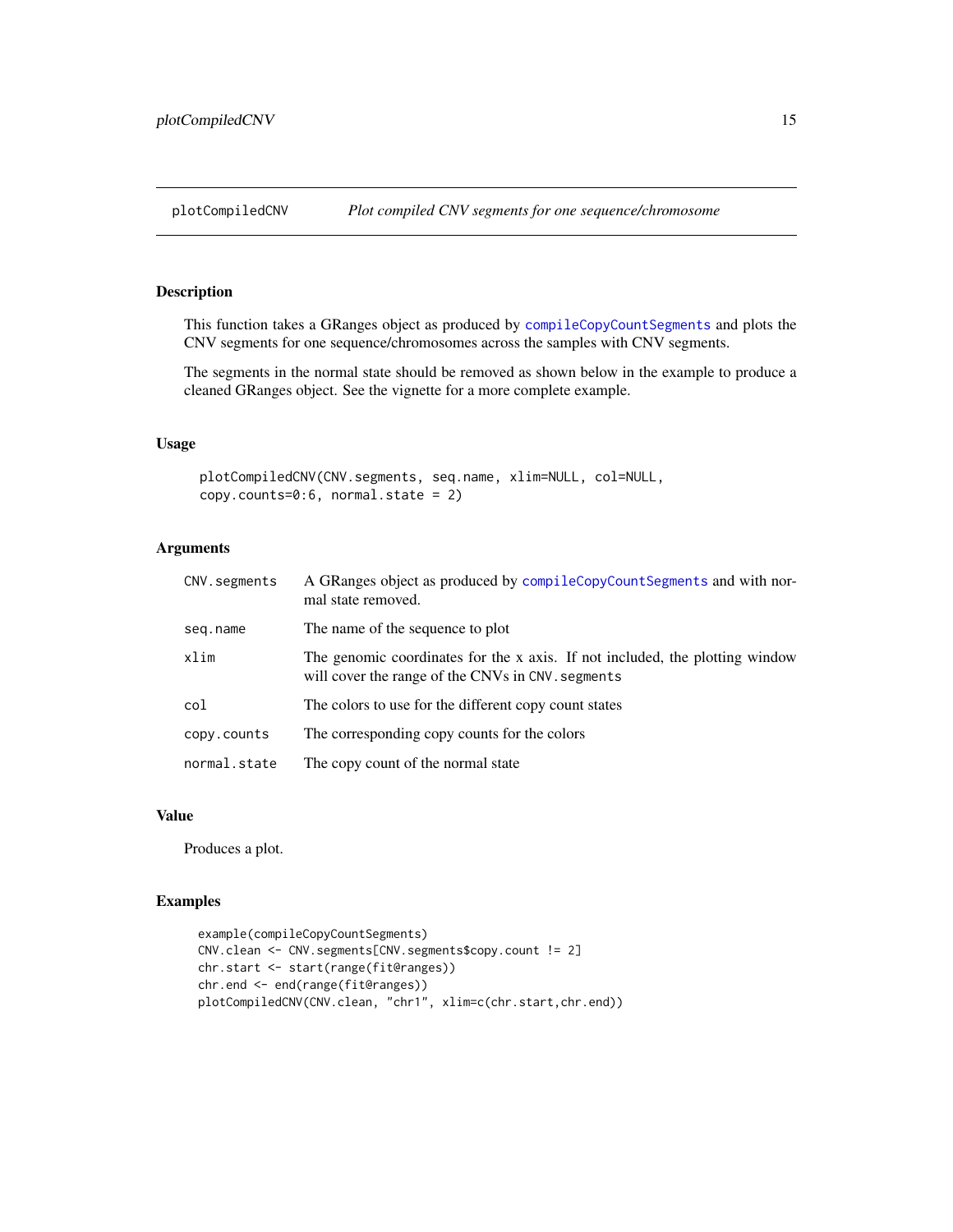<span id="page-15-1"></span><span id="page-15-0"></span>

# Description

Takes an input GRanges object and, splits each range into multiple ranges of nearly equal width. For an input range of width w and subdividing size s, it will subdivide the range into  $max(1,floor(w/s))$ nearly equal width ranges. The output is then a new GRanges object. This function can be used to split the targeted region (such as exons in exome enrichment experiments) into nearly equal width ranges. The ranges will be sorted and reduced if they are not already so.

### Usage

subdivideGRanges(x,subsize=100)

#### Arguments

|         | An object of type GRanges.                                     |
|---------|----------------------------------------------------------------|
| subsize | The desired width for the ranges in the output GRanges object. |

# Value

A GRanges object with ranges from the input GRanges object subdivided to nearly subsize.

# See Also

[GRanges](#page-0-0)

```
## read in target region BED file
 target.file <- system.file("extdata", "targets.bed", package="exomeCopy")
  target.df <- read.delim(target.file, header=FALSE,
col.names=c("seqname","start","end"))
 ## create GRanges object with 5 ranges over 2 sequences
 target <- GRanges(seqname=target.df$seqname,
               IRanges(start=target.df$start,end=target.df$end))
 ## subdivide into 7 smaller genomic ranges
 target.sub <- subdivideGRanges(target)
```